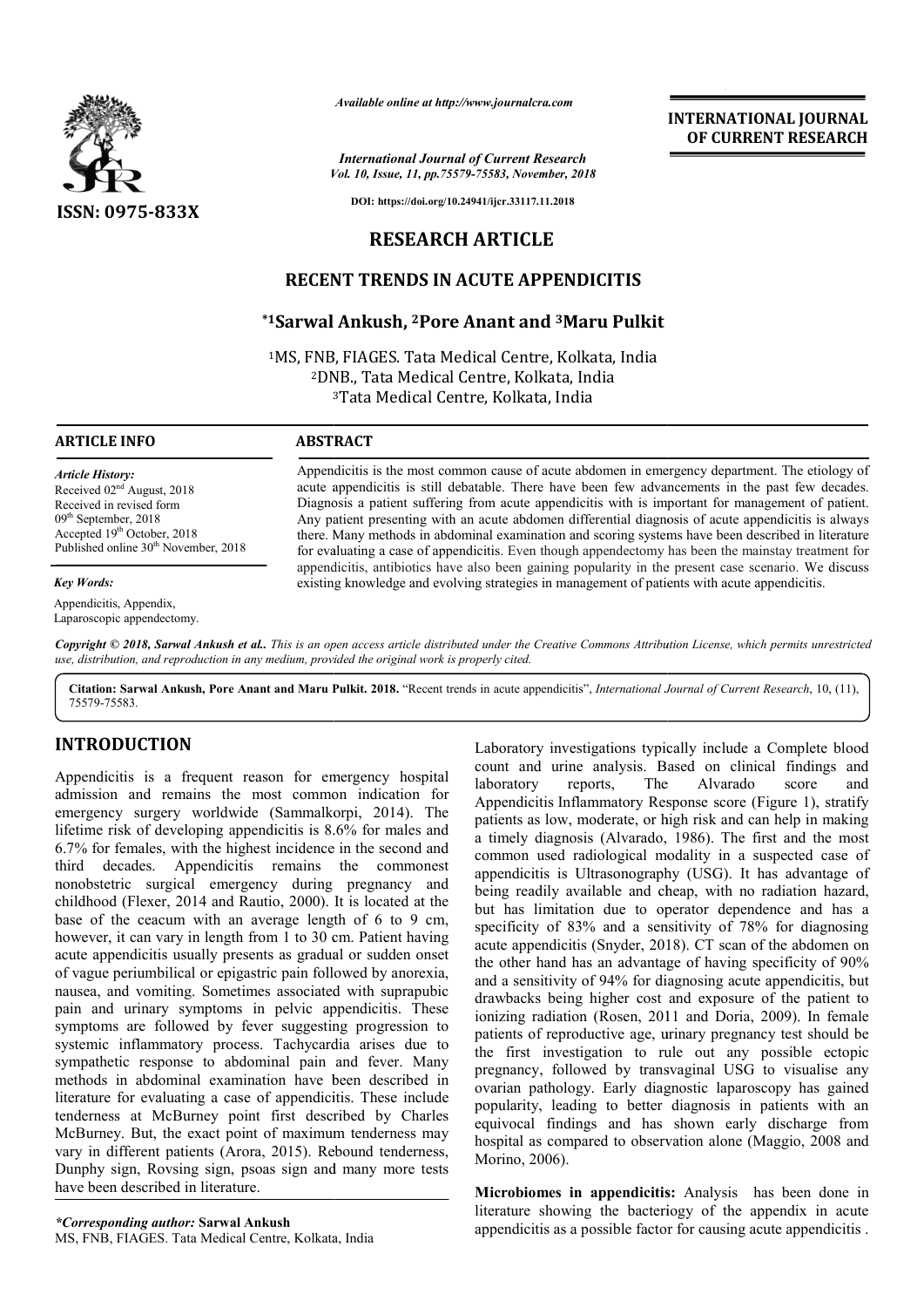|                                               |                    | Alvarado score | <b>AIR</b> score         |
|-----------------------------------------------|--------------------|----------------|--------------------------|
| Symptoms                                      |                    |                |                          |
| Nausea or vomiting                            |                    | $\mathbf{1}$   |                          |
| Vomiting                                      |                    |                | 1                        |
| Anorexia                                      |                    | $\mathbf{1}$   |                          |
| Migration of pain to the right lower quadrant |                    | $\mathbf{1}$   |                          |
| Signs                                         |                    |                |                          |
| Pain in right lower quadrant                  |                    | $\overline{2}$ | 1                        |
| Rebound tenderness or muscular defence        |                    | $\mathbf{1}$   |                          |
| Light                                         |                    |                | $\mathbf{1}$             |
| Medium                                        |                    |                | $\overline{2}$           |
| Strong                                        |                    |                | 3                        |
| Body temperature >37.5°C                      |                    | $\mathbf{1}$   |                          |
| Body temperature > 38.5°C                     |                    |                | 1                        |
| Laboratory tests                              |                    |                |                          |
| Leucocytosis shift                            |                    | $\mathbf{1}$   |                          |
| Polymorphonuclear leucocytes                  |                    |                |                          |
| 70-84%                                        |                    |                | $\mathbf{1}$             |
| >85%                                          |                    |                | 2                        |
| White blood cell count                        |                    |                |                          |
| $>10.0\times10^{9}/L$                         |                    | $\overline{2}$ |                          |
| $10.0 - 14.9 \times 10^9$ /L                  |                    |                | $\mathbf{1}$             |
| $\geq 15.0 \times 10^9/L$                     |                    |                | $\overline{\phantom{a}}$ |
| C-reactive protein concentration              |                    |                |                          |
| $10 - 49$ g/L                                 |                    |                | 1                        |
| $\geq$ 50 g/L                                 |                    |                | $\overline{2}$           |
| <b>Total score</b>                            |                    | 10             | 12                       |
| Risk of appendicitis                          |                    |                |                          |
|                                               |                    |                |                          |
| Alvarado score 1-4                            | Alvarado score 5-6 |                | Alvarado score 7-10      |
| AIR score 0-4                                 | AIR score 5-8      |                | AIR score 9-10           |
| Low risk                                      | Intermediate risk  |                |                          |
|                                               |                    | High risk      |                          |

**Figure 1. Appendicitis inflammatory response scoring for suspected acute appendicitis**

The appendix in times of necessity serves as a reservoir for repopulation of microbiomes of the gastrointestinal tract. In literature, development of acute appendicitis has been classically described due to creation of a blind pouch by luminal obstruction of the appendix by either a hypertrophic lymphoid tissue or fecolith (Rogers, 2016). The blind pouch created serves as a breeding ground for bacteria, which inturn causes acute appendicitis (Roberts, 1988). Many recent investigations, such as gene sequence analysis, allow a better assessment of the microbiomes.

In few studies, *Fusobacterium* presence has been shown to correspond to disease severity (including severity of inflammation and risk of perforation) (Swidsinski, 2011). Further investigations have shown Fusobacterium association causing decrease in the Bacteroides population (Jackson, 2014). However Study done by Salo *et al.* showed appendicitis to be actually a inflammatory disease and corresponds to changes in immune function (Salo, 2017). Immunology role of the appendix has been depicted by the fact that few epidemiological studies have shown a lower risk of developing ulcerative colitis after appendectomy but a higher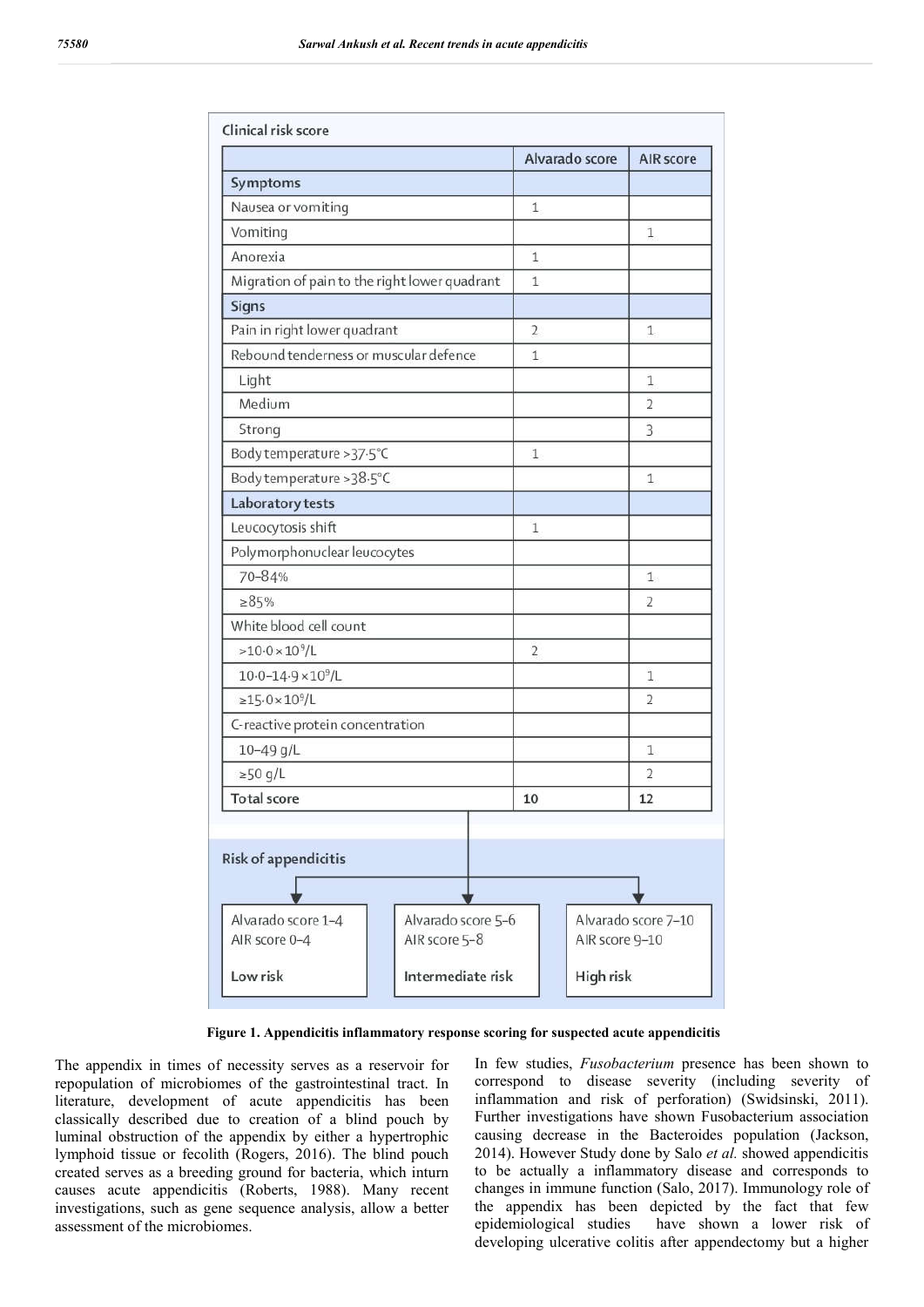risk of developing Crohn's disease after appendectomy (Frisch, 2009; Kaplan, 2007).

**Treatment stratergies:** Appendicitis is one of the most frequent causes for acute abdominal pain leading to presentation to the Emergency department. However, there is no fixed defined treatment protocol for acute appendicitis. Different centres follow institution wise protocol for managing a patient of acute appendicitis.

**Non-operative management:** Recently due to advancement in field of pharmacology and microbiology nonoperative management of acute appendicitis has been regaining popularity and this has been supported by several studies but not without controversy. APPAC study, a randomized, prospective controlled study was done by Salminen *et al.* compared nonoperative management versus surgery using ertapenem as antibiotic of choice initially, followed by levofloxacin with metronidazole. The study showed a 73% successful treatment in patients who were kept on non operative management within the first year. The cost of surgical intervention was almost twice as compared to nonoperative management. This was due to more sick leaves taken by patients in operative group, leading the authors to conclude surgical intervention has greater societal costs (Salminen, 2015). Another prespective study was done by DiSaverio and coworkers, in which 159 patients who had acute appendicitis on clinical assessment were kept on follow up. The patients were treated with amoxicillin/clavulanate for up to 7 days. The study reported a failure rate of 12 % with a 14 % recurrence rate (DiSaverio, 2014). Additional studies and meta-analyses in literature have shown nonoperative management to be successful in around 70%. But patients should be aware of a failure rate of 25-30 % at 1 year requiring readmission or surgery (Varadhan, 2012; Findlay, 2016). According to various studies the is some evidence to stratify appendicitis into Uncomplicated and complicated appendicitis. The cases which are categorised as complicated should undergo a surgical intervention (Helling, 2017). Preoperative intra-abdominal or pelvic abscess occurs in 4% patients of acute appendicitis and should always be kept in mind in patients with a palpable mass. Meta-analyses of retrospective studies advocate conservative treatment in the form of antibiotics along with percutaneous drainage of abscess if needed , with 1% possibility of patients subsequently be found to have malignancy . An interval appendectomy may be performed in very young children and elderly patients ,after successful nonoperative management of appendicitis or an appendiceal abscess,. These subsets of population are more prone to present as perforation in emergency, because of inability to independently seek medical attention and communicate effectively. Also, elderly patients have a weak immune system with comorbid conditions, they are less likely to tolerate a second episode of acute appendicitis and have a high risk of progress to sepsis (Andersson, 2007).

#### **SURGICAL APPROACHES**

**Timing of Surgery:** There still remains a controversy in relation to timing of surgery, especially since disease presentation can vary.

**Open Surgery:** Open appendectomies are rarely being performed nowadays as the initial operation of choice. However a surgeon should have complete knowledge and familiarity with this approach as open procedure may be required if laparoscopy is contraindicated or unavailable and in cases of difficulty due to adhesions for which conversion from laparoscopy to open may be required.

**Laparoscopic Surgery:** Laparoscopic surgery has become a gold standard surgical procedure for patients requiring appendectomy .A meta-analysis of 33 prospective RCTs, evaluated the operative outcomes in terms of wound infection, operation time, postoperative complications, intra-abdominal abscess , postoperative stay, reoperation rate, and return to normal activity. The study showed statistically significant decrease in incidence of wound infection, length of hospitalization, and postoperative complication, and an early return to work in patients who underwent laparoscopic surgery (Dai, 2017).

#### **Standard laparoscopic appendectomy**

Patient is operated in a Trendelenburg position with left arm tucked. Both operating surgeon and camera operator stand on patient's left side. Preoperative Foleys catheter or voiding, provides bladder decompression which aid in exposure and avoid inadverent injury. Basic principles of triangulation and ergonomics are followed in trocar placement. Most of studies describe placement of the initial port at the umbilicus with two additional port placement is at the discretion of the operating surgeon (El-Dhuwaib, 2004).

#### **Single Incision Laparoscopic Surgery (SILS)**

Since the introduction of SILS for cholecystectomy, it has gained popularity for appendectomy too. Multiple studies have demonstrated the feasibility of this technique. SILS has shown satisfactory functional and cosmetic results. However, SILS appendectomy has a longer operative time, more expensive and increased incidence of port site hernia (Antoniou, 2014 and Buckley, 2014).

**Natural Orifice Transluminal Surgery (NOTES):** NOTES being one of the latest advancement in field of Minimal invasive surgery first described in 2007 has been used for appendectomy and even colon resections. It is technological adaptation of laparoscopy whereby the peritoneal cavity is accessed via a natural orifice: the stomach via the mouth, the vagina in women, or the rectum. The purporsed benefits of NOTES are to decrease the risk of wound infections, trocar site hernias and neuropathic scar pain. However, Complications of around 6.5% including conversion to laparoscopy, pouch of Douglas abscesses, other intra-abdominal infections, intraabdominal bleeding, and gastric leak of the gastric clip closure have all been described in literature. Thus, NOTES as a procedure for appendectomy is still controversial and debated.

#### **Pregnancy**

Acute appendicitis is the commonest nonobstetric cause of surgical emergency during pregnancy. The main problem for the treating surgeon is to make a confirmatory diagnosis of appendicitis .The displacement of the appendix cause alteration in physical examination. The pregnant female tends to have leukocytosis and therefore the use of same to help make the diagnosis of acute appendicitis is challenged. Radiological imaging to aid in diagnosis are also affected and have their limitations in pregnancy. Ultrasonography and MRI are the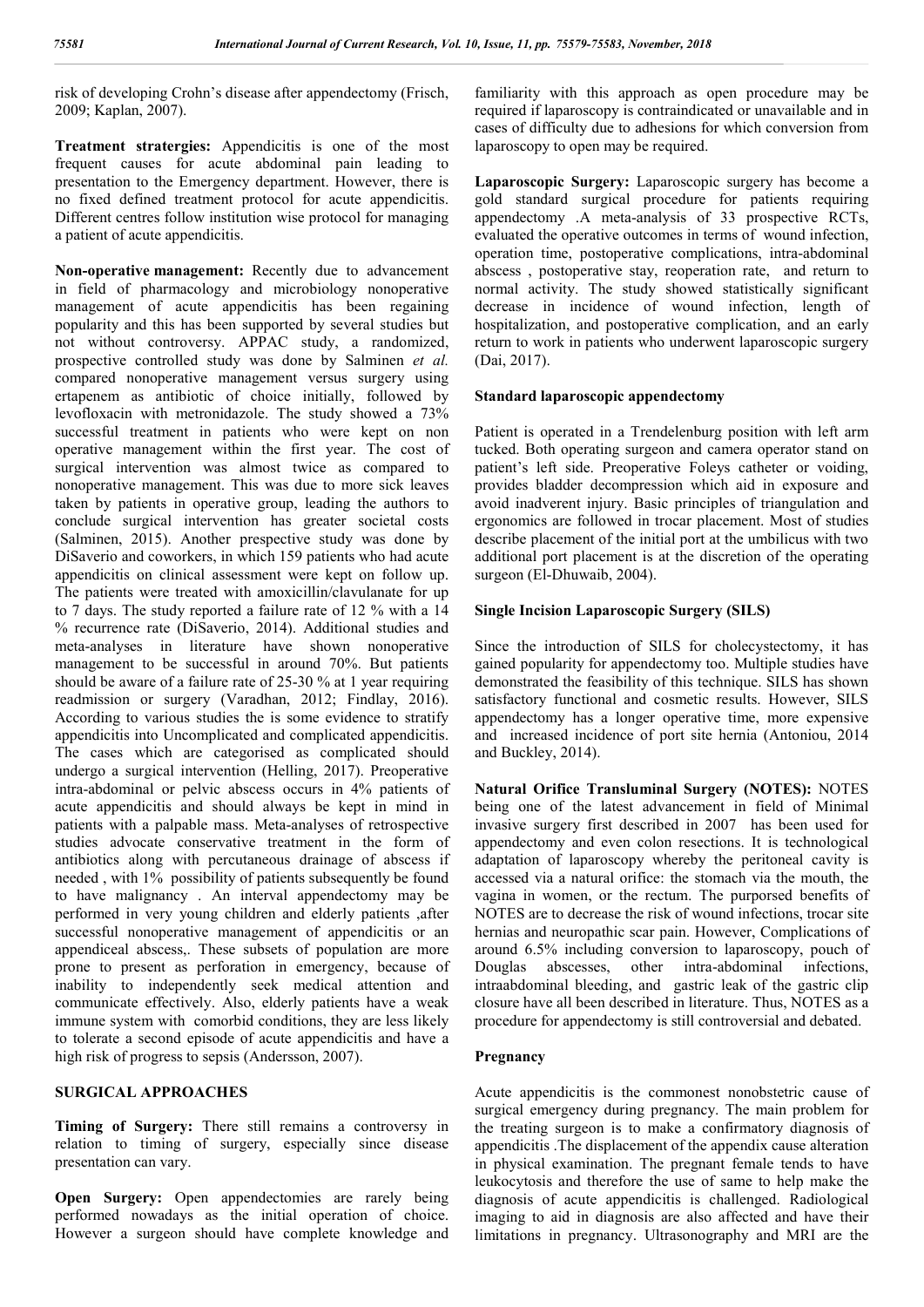two radiological imaging studies which are helpful and required a well trained radiologists to review the images. Rapid and accurate diagnosis of acute appendicitis in pregnant female is important because of the effect that untreated acute appendicitis can have on the outcome of the pregnancy. Surgical intervention can either be open approach or laparoscopic approach depending on surgeon comfort. Appendectomy can be performed safely in any trimester but most surgeons prefer second trimester. Laparoscopic appendectomy is considered by many to be the standard of care for gravid patients with suspected appendicitis (Barnes, 2004 and Carver, 2005).

### **Conclusion**

Appendicitis because of its high prevalence in society continues to be a frequent cause of emergency surgery. The lifetime risk remains slightly higher in males, although the risk of surgical intervention in males is approximately half that of female patients. Definitive diagnosis continues to remain a challenge still for the surgeons. Various methods of abdominal examination have been described in literature for evaluating a case of appendicitis. Adjuncts, such as advanced imaging technology, haematological investigations are being used to help facilitate this diagnosis. Advanced imaging technology, such as CECT and MRI, have high sensitivity and specificity but are costly to the patient. Nonoperative management continues to be investigated. Nonoperative management has been underappreciated previously but is now seeing a resurgence and may be more cost effective. Appendectomy has been the standard treatment for acute appendicitis for over a century. Various surgical modalities are there for treating a patient with appendicitis.

## **REFERENCES**

- Alvarado A. 1986. A practical score for the early diagnosis of acute appendicitis. *Ann Emerg Med*., 15:557–64.
- Andersson, R.E., Petzold, M.G. 2007. Nonsurgical treatment of appendiceal abscess or phlegmon: a systematic review and meta-analysis. *Ann Surg.,* 246: 741–48.
- Antoniou SA, Koch OO, Antoniou GA, *et al.*. 2014. Metaanalysis of randomized trials on single-incision laparoscopic versus conventional laparoscopic appendectomy. *Am J Surg.,* 207:613–22.
- Arora B, Gupta A, Nandi S, Sarwal A, Goyal P, Gogna S, Karwasra RK. Comparative analysis of clinical, radiological and operative ndings in acute abdomen. Int J Enhanc Res Med Dent Care 2015; 2: 3-6.
- Barnes SL, Shane MD, Schoemann MB, Bernard AC Boulanger BR (2004) Laparoscopic appendectomy after 30 weeks pregnancy: report of two cases and description of technique. Am Surgeon 70: 733-736.
- Buckley FP, Vassaur H, Monsivais S, *et al..* 2014. Singleincision laparoscopic appendectomy versus traditional three-port laparoscopic appendectomy: an analysis of outcomes at a single institution. *Surg Endosc*., 28:626–30.
- Bulian DR, Kaehler G, Magdeburg R, *et al.*. 2017. Analysis of the first 217 appendectomies of the German NOTES registry. *Ann Surg.,* 265:534–8.
- Carver TW, Antevil J, Egan JC, Brown CVR 2005. Appendectomy during early pregnancy: what is the preferred surgical approach? Am Surgeon 71: 809-812.
- Dai L, Shuai J. 2017. Laparoscopic versus open appendectomy in adults and children: a meta-analysis of randomized

controlled trials. *United European Gastroenterol J.,* 5:542– 53.

- DiSaverio S, Sibilio A, Giorgini E, *et al.*. 2014. The NOTA Study (Non Operative Treatment for Acute Appendicitis): prospective study on the efficacy and safety of antibiotics (amoxicillin and clavulanic acid) for treating patients with right lower quadrant abdominal pain and long-term followup of conservatively treated suspected appendicitis. *Ann Surg*., 260:109–17.
- Doria AS. 2009. Optimizing the role of imaging in appendicitis. *Pediatr Radiol*., 2009; 39:S144–8.
- El-Dhuwaib Y, Hamade AM, Issa ME, Balbisi BM, Abid G, Ammori BJ. 2004. An "All 5-mm Ports" selective approach to laparoscopic cholecystectomy, appendectomy, and antireflux surgery. *Surg Laparosc Endosc Percutan Tech* 14: 141-143.
- Findlay JM, Kafsi JE, Hammer C, *et al.*. 2016. Nonoperative management of appendicitis in adults: a systematic review and meta-analysis of randomized controlled trials. *J Am Coll Surg.,* 223:814–24.e2.
- Flexer SM, Tabib N, Peter MB. 2014. Suspected appendicitis in pregnancy. *Surgeon.,* 12:82–6.
- Frisch M, Pedersen BV, Andersson RE. 2009. Appendicitis, mesenteric lymphadenitis, and subsequent risk of ulcerative colitis: cohort studies in Sweden and Denmark. *BMJ.,* 338: b716.
- Helling TS, Soltys DF, Seals S. 2017. Operative versus nonoperative management in the care of patients with complicated appendicitis. *Am J Surg.,* 214: 1195–200.
- Jackson HT, Mongodin EF, Davenport KP, *et al.*. 2014. Culture-independent evaluation of the appendix and rectum microbiomes in children with and without appendicitis. PLoS One., 9:e95414.
- Kaplan GG, Pedersen BV, Andersson RE, *et al.*. 2007. The risk of developing Crohn's disease after an appendectomy: a population-based cohort study in Sweden and Denmark. Gut., 56: 1387–92.
- Knuth J, Heiss MM, Bulian DR. 2008. Transvaginal hybrid-NOTES appendectomy in routine clinical use: prospective analysis of 13 cases and description of the procedure. Surg Endosc., 28:2661–5.
- Maggio AQ, Reece-Smith AM, Tang TY, *et al.*. 2008. Early laparoscopy versus active observation in acute abdominal pain: systematic review and meta-analysis. *Int J Surg.,* 6: 400–03.
- Morino M, Pellegrino L, Castagna E, *et al..* 2006. Acute nonspecific abdominal pain: a randomized, controlled trial comparing early laparoscopy versus clinical observation. *Ann Surg.,* 244: 881–86.
- Rautio M, Saxen H, Siitonen A, *et al..* 2000. Bacteriology of histopathologically defined appendicitis in children. *Pediatr Infect Dis J*., 19:1078–83.
- Roberts JP. 1988. Quantitative bacterial flora of acute appendicitis. *Arch Dis Child.,* 63:536–40.
- Rogers MB, Brower-Sinning R, Firek B, *et al.*. 2016. Acute appendicitis in children is associated with a local expansion of fusobacteria. *Clin Infect Dis.,* 63: 71–8.
- Rosen MP, Ding A, Blake MA, *et al.*. 2011. ACR Appropriateness Criteria(R) right lower quadrant pain– suspected appendicitis. *J Am Coll Radiol.,* 8:749–55.
- Salminen P, Paajanen H, Rautio T, *et al.*. 2015. Antibiotic therapy vs appendectomy for treatment of uncomplicated acute appendicitis: the APPAC randomized clinical trial. JAMA 313:2340–8.